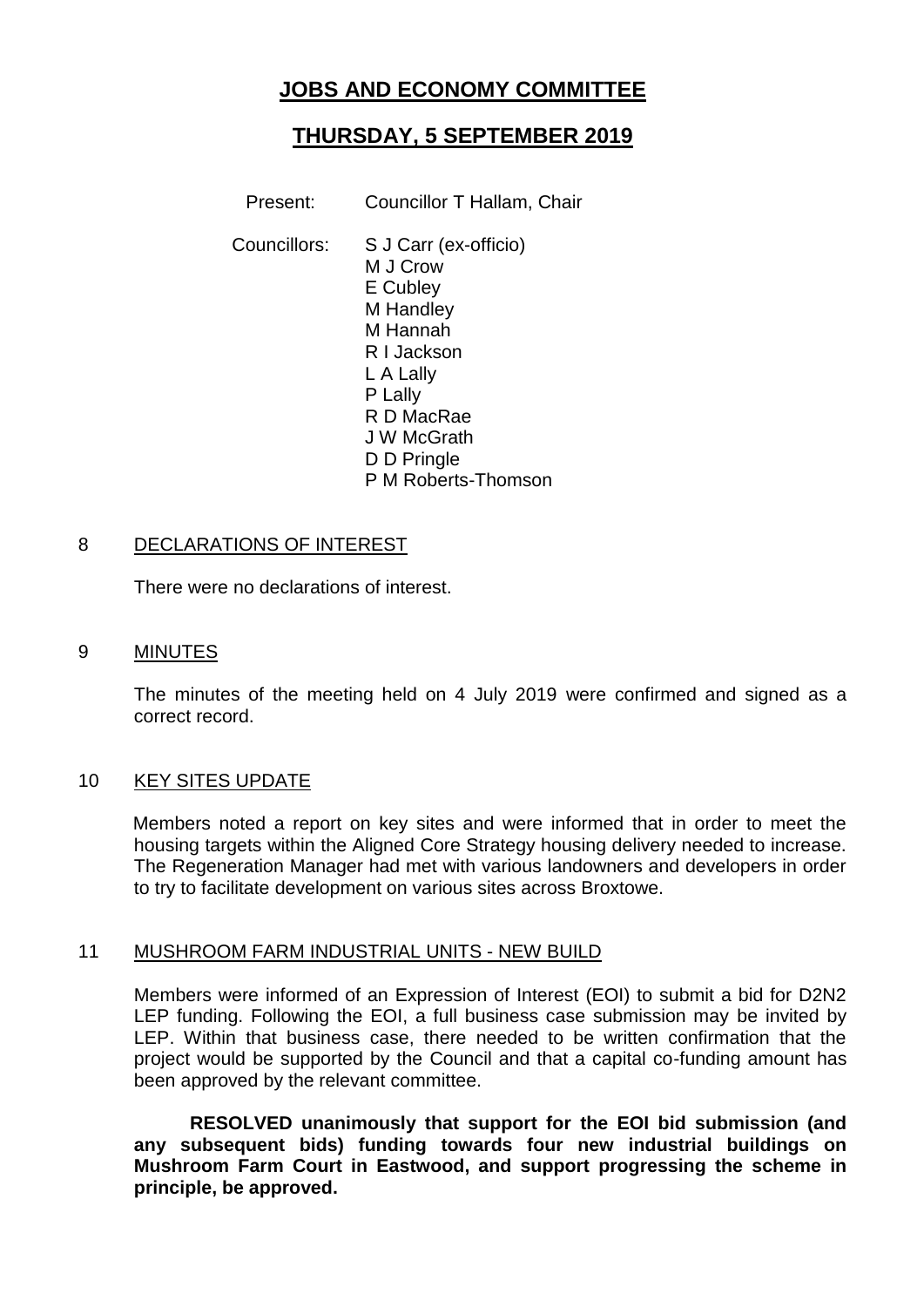# 12 BROXTOWE BUSINESS START-UP GRANT SCHEME REPORT

Members noted a report which outlined details of the Broxtowe Business Start-Up Grant scheme in relation to the geography of the grants awarded. It was suggested that future reports should contain a breakdown of jobs and turnover figures.

# 13 OCCUPANCY OF TOWN CENTRES AND MAIN EMPLOYMENT SITES (INDUSTRIAL) UPDATE

Members noted an update on the occupancy rates of key employment sites, including Beeston, Eastwood, Kimberley and Stapleford Town Centres. It was queried as to whether the reason for reduced footfall in Beeston was due to a reduction in the numbers of supermarket users. It was suggested that the data would reveal more in further years as it matures. It was further suggested that the Council should engage with businesses and site owners to produce detailed information, additionally councillors were in a position to provide information on employment sites in their own wards.

## 14 EXTENDING THE BENEFITS OF ECONOMIC GROWTH FROM HS2 TO THE NORTH OF BROXTOWE

The Committee was informed that was a key objective of the Council to work to secure the benefits of economic growth from the HS2 project for areas in the North of Broxtowe including Kimberley and Eastwood and the A610 corridor.

Stakeholder meetings had taken place with various partners including: Nottingham City Council, East Midlands Councils, Amber Valley District Council, the D2N2 local enterprise partnership, the Light Rail Transport Association, and British Land in order to discuss how to advance the objective and build cross-party consensus about the desirability of the project, which would require public funding to implement. Members considered the report and the following comments were amongst those made:

- The benefits of HS2 were eagerly awaited but the report did not contain enough detail. The tram was losing money and other transport priorities were taking precedence. There should be a wider, more integrated, system to the north of the Borough.
- The tram should be part of a fully integrated transport system and there should be public consultation on the matter.
- Regeneration was necessary regardless of the outcome of HS2.
- This was the wrong time to spend money on carrying out a consultation. It should be deferred until the outcome of HS2 was known.
- The feasibility study will begin the preparative work for the future.
- Broader aspects of the system should be considered.
- The report was not specific about the amount of finance needed for the cost of the projects.

A recorded vote was proposed by Councillor S J Carr and seconded by Councillor R I Jackson. The voting was as follows: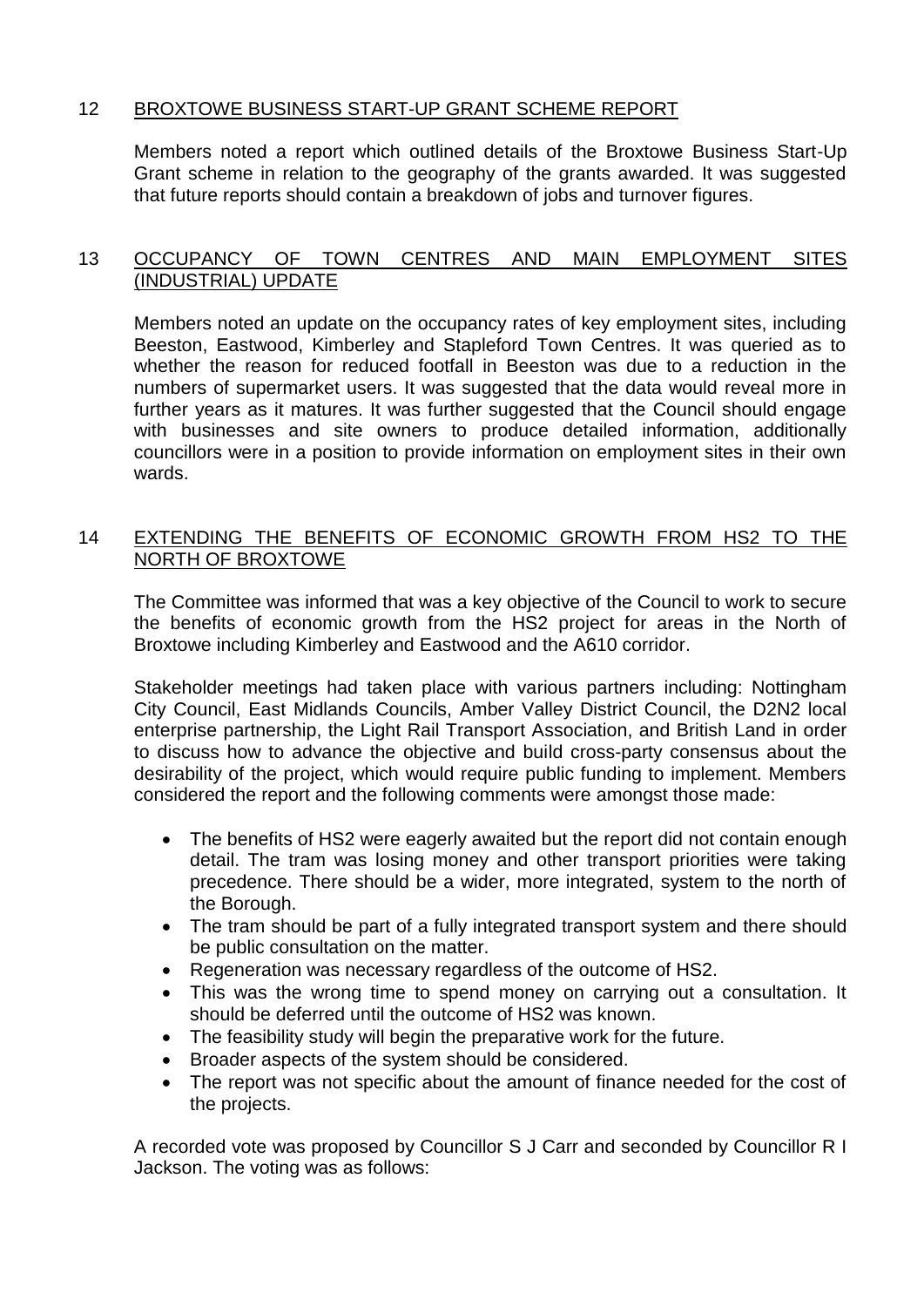For **Against** Against Abstention S J Carr M J Crow M Handley T Hallam E Cubley M Hannah R I Jackson L A Lally D D Pringle P Lally **T M Roberts-Thomson** R D MacRae J W McGrath

**RECOMMENDED to the Finance and Resources Committee that the following projects be funded using ITPS funding for the North of Broxtowe:**

- **a) The commissioning of an engineering study demonstrating how a tram extension from the Toton HS2 hub station to Langley Mill and Kimberley could be reliably delivered.**
- **b) The commissioning of a report to demonstrate the economic, social and environmental benefits of such a proposal, in order to produce a compelling case to justify the investment required.**

## 15 UPDATE REPORT ON PROGRESS ON THE REVIEW OF THE GREATER NOTTINGHAM ALIGNED CORE STRATEGIES

Government policy with regard to the National Planning Policy Framework necessitated Local Plans (including Core Strategies) be reviewed every five years. Members noted that work had been commissioned which confirmed that Greater Nottingham remained a functional housing market area and a review had also been concluded into all Greater Nottingham Council's Strategic Housing Land Availability Assessments and found them to be prepared in a robust manner.

# 16 HS2 UPDATE: DESIGN REFINEMENT CONSULTATION

On 6 June 2019 HS2 launched a consultation on a number of proposed amendments to the High Speed 2 railway route as published in the Working Draft Environmental Statement (WDES) which was consulted upon in the autumn of 2018. The new consultation includes an amendment to the route at Trowell which moves the proposed railway line east to avoid the need to permanently move the M1 Motorway; the consultation will close on 6 September 2019. Responses to this consultation will inform on-going design and environmental assessments in advance of the formal deposit of the hybrid Bill.

Members received an update on the published HS2 Phase 2b Design Refinement considered a response to this consultation. The following comments were amongst those noted:

- The report was disappointing as the previous report should have been part of the response.
- The purpose of the consultation was to provide a detailed response.
- It was necessary and reasonable to request HS2 to prepare a report on tunnelling and to respond to issues of feasibility.
- The whole of the previous report would need to be added as the Council's response. The current comments would not replace previous comments that had been submitted.